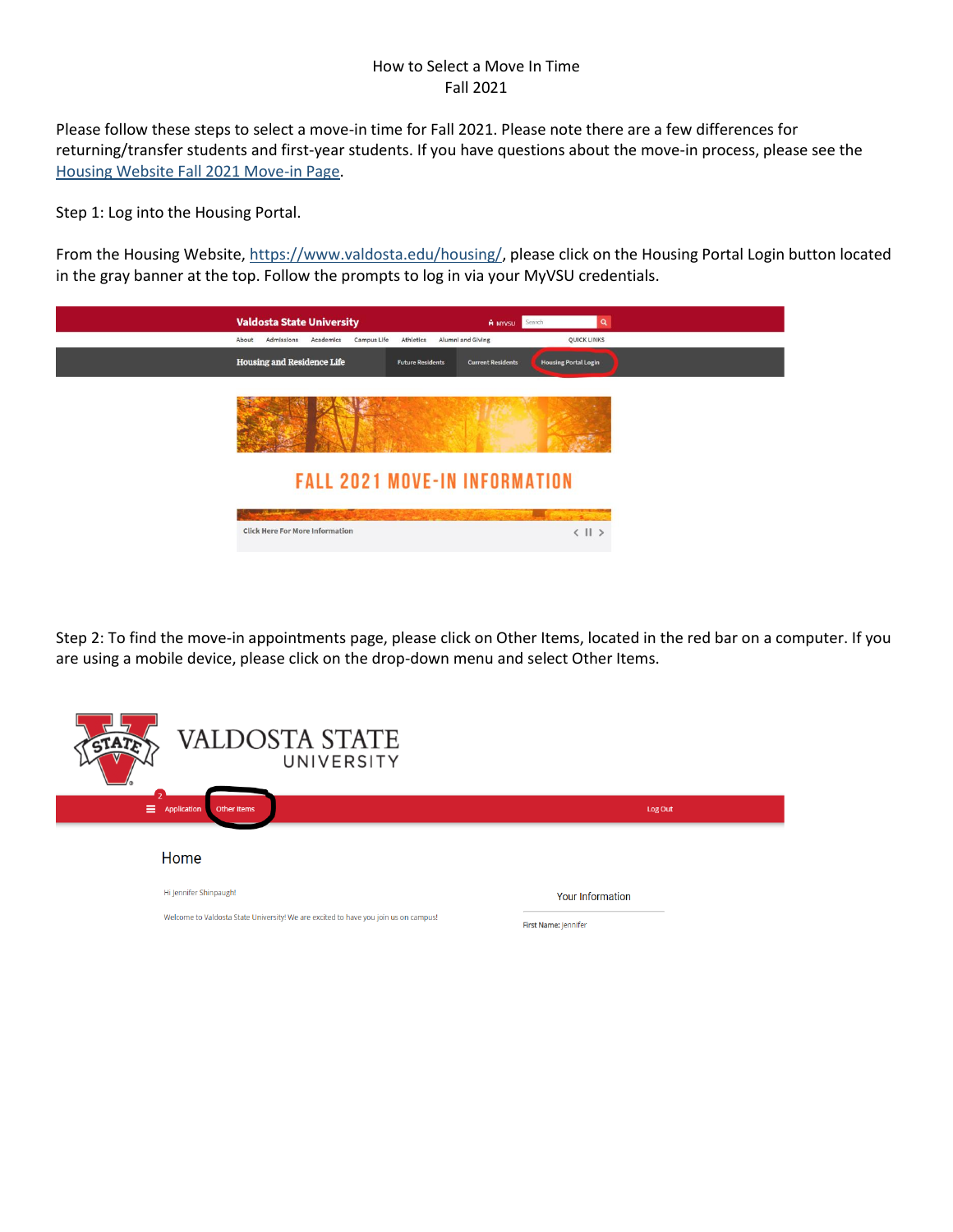Step 3: From the Process Selector page, please select Move-In Appointment from the drop down menu. (It is the only option!). Then click Save & Continue.

| <b>VALDOSTA STATE</b><br>UNIVERSITY     |  |
|-----------------------------------------|--|
| ≡.<br>Application<br><b>Other Items</b> |  |
| Drogogo Cologtor                        |  |

# Process Selector

| From the drop down menu below, please select the process you are interested in |
|--------------------------------------------------------------------------------|
|                                                                                |
|                                                                                |
|                                                                                |
|                                                                                |
|                                                                                |
|                                                                                |
|                                                                                |
|                                                                                |

#### Step 4: Select your booking. From this page, you will select your Fall booking by clicking the Red Select button on the right-hand side of the page. Please read over the information located on this page, including the link to download the What to Bring Checklist.

This is where students will select a move-in time for Fall 2021. As a reminder, new students will move in over Monday, August 9th through Wednesday, August 11th. Returning students will move in over Thursday, August 12th through Saturday, August 14th.

There are no move-in appointments available for Sunday, August 15th. If you are a returning student and plan on moving in on Sunday the 15th, you will have to call HEART at 229-253-4000 to get checked in and get your key. As a reminder, if HEART is assisting another student, your wait could be at least 30 minutes.

All students will need their VSU 1Card to get checked in. If you are a new student and submitted your picture online or at Orientation and do not have your card, it will be at your residence hall. If you are a returning student, or a new student that did NOT submit their photo, you will have to see the 1 Card Office prior to moving in.

If you need to request a different move-in day/time, please email with your requested day, time, and reasoning to housing-movein@valdosta.edu.

- . Please stay home if you are experiencing any symptoms of COVID 19, have a temperature of 101.3 or higher, or identify as a person of high risk for exposure
- . Pack only what you need as you will have time over Labor Day to bring more belongings if desired, there are limited volunteers available on move-in day
- . Unloading Time is limited to 1 Hour at the residence hall per student, at that time all cars must be moved to long-term parking areas to make space for the students arriving in the next hour time-slot
- . No more than 2 Cars per student and no U-hauls or trailers are permitted at the residence halls.
- All individuals not vaccinated must wear a face mask during the move-in process.
- \* Download the What to Bring Checklist

Please select your Fall 2021 booking.



**Fall 2021** (8/11/2021 - 12/11/2021) Centennial East 4-Person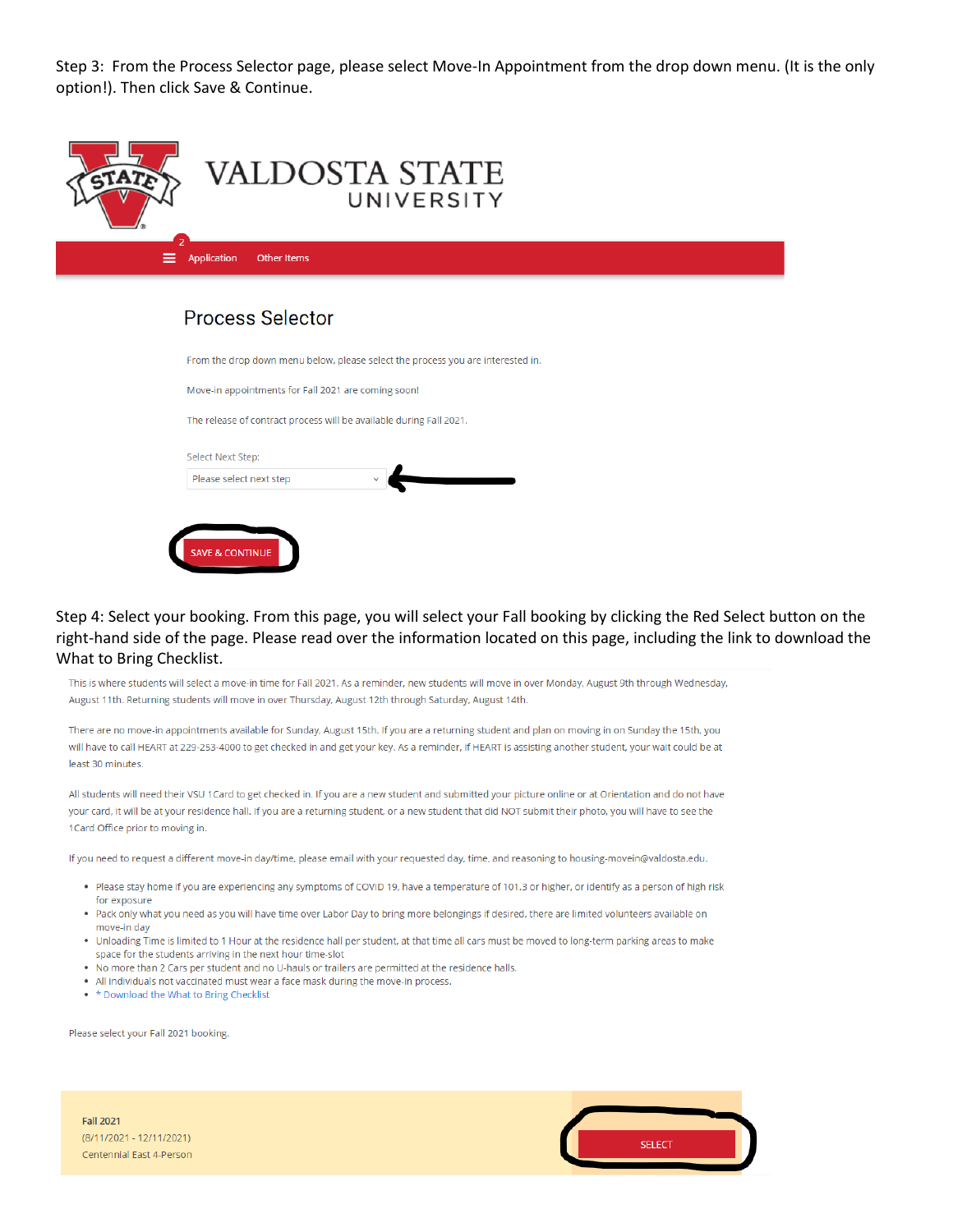Step 5: Select your move-in appointment. On this screen, you will find the move-in appointments that are available to you based on your housing assignment and classification. If a time is greyed out, that means it is no longer available to select and is full, you will need to select a different time. You can change the dates by either clicking on the arrows on the right-hand side, or selecting the date selector on the left-hand side of the page.

When you select a time, you will see a pop-up to confirm that this is the move-in time that you want to book.

## **Centennial Appointments**

## My Appointments

You don't have any appointments at the moment

### Book an Appointment

#### Please book an appointment for yourself in Cen10 East Fall 21 Move In

|     |                                | Day<br>$\checkmark$                     |                                                                                | <b>TODAY</b><br>$\geq$<br>ζ |  |
|-----|--------------------------------|-----------------------------------------|--------------------------------------------------------------------------------|-----------------------------|--|
|     |                                |                                         | Thu 12th                                                                       |                             |  |
| 6am |                                |                                         |                                                                                |                             |  |
| 7am |                                |                                         |                                                                                |                             |  |
| 8am | 8:00am - 9:00am<br>Available   |                                         |                                                                                |                             |  |
| 9am | 9:00am - 10:00am<br>Available  |                                         |                                                                                |                             |  |
| 0am | 10:00am - 11:00am<br>Available |                                         |                                                                                |                             |  |
| 1am |                                |                                         |                                                                                |                             |  |
| 2pm |                                |                                         |                                                                                |                             |  |
|     |                                | Application<br>Other Items              | Book Appointment                                                               |                             |  |
|     |                                |                                         | Thu 8/12/2021 08:00 for 1hr Are you sure you want to book this<br>appointment? |                             |  |
|     |                                | ennial Appointm<br>ppointments          | <b>NO</b><br>YES                                                               |                             |  |
|     |                                | n't have any appointments at the moment |                                                                                |                             |  |
|     |                                |                                         |                                                                                |                             |  |
|     |                                | an Appointment                          |                                                                                |                             |  |
|     |                                |                                         | e book an appointment for yourself in Cen10 East Fall 21 Move In               |                             |  |
|     |                                | Aug 2021 ■ Day<br>$\sim$ .              |                                                                                | $\,<$<br><b>TODAY</b>       |  |
|     |                                |                                         | Thu 12th                                                                       |                             |  |
|     |                                |                                         |                                                                                |                             |  |
|     |                                | 0am - 9:00am                            |                                                                                |                             |  |
|     |                                | ailable<br>0am - 10:00am<br>ailable     |                                                                                |                             |  |
|     |                                | :00am - 11:00am<br>ailable              |                                                                                |                             |  |
|     |                                |                                         |                                                                                |                             |  |